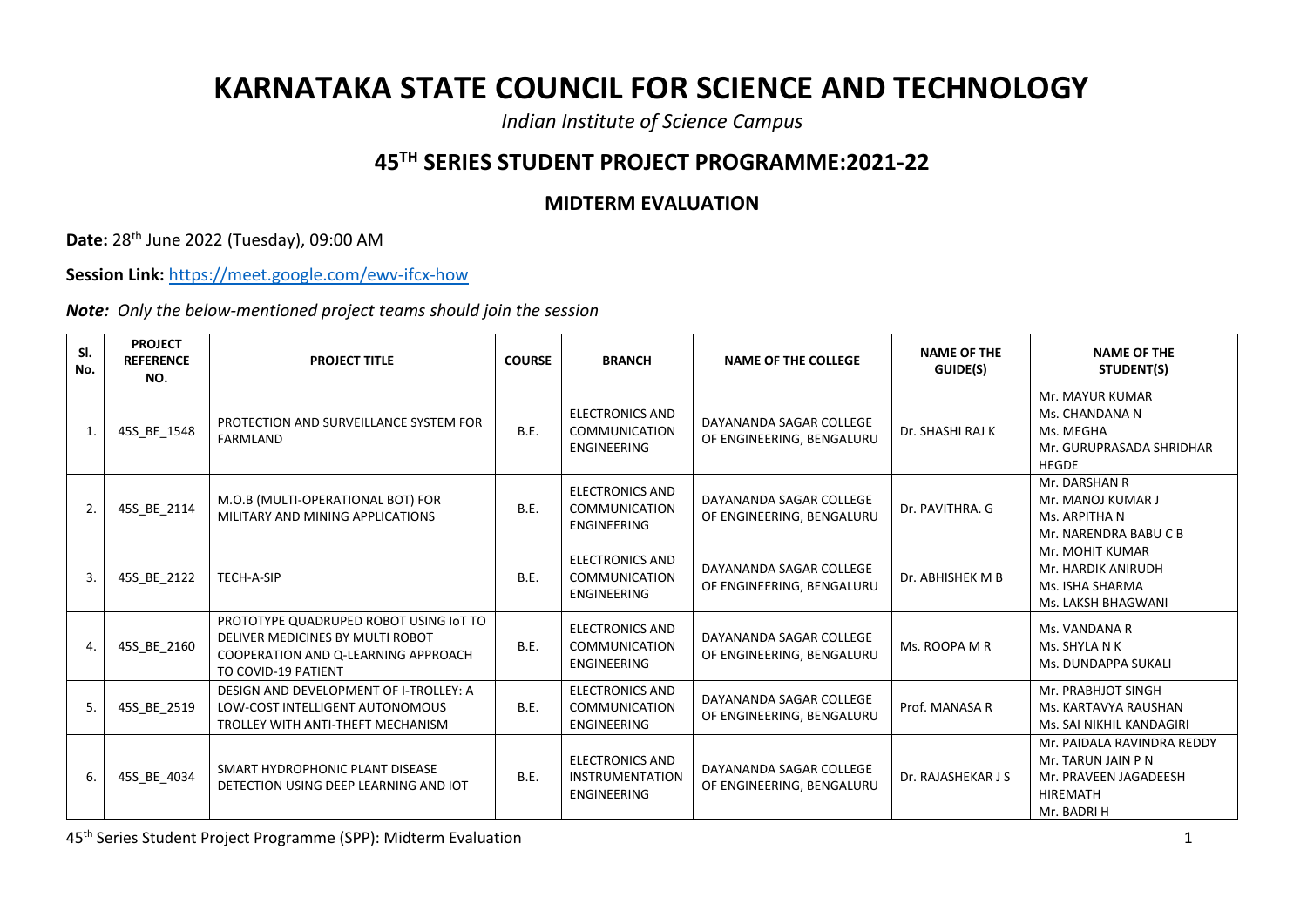| 7.  | 45S_BE_4035 | IOT BASED INGENIOUS PARKING<br>MANAGEMENT SYSTEM                                                         | B.E. | <b>ELECTRONICS AND</b><br><b>INSTRUMENTATION</b><br><b>ENGINEERING</b> | DAYANANDA SAGAR COLLEGE<br>OF ENGINEERING, BENGALURU                     | Mrs. AMBIKA NAIK Y                           | Mr. SYED FUZAIL<br>Ms. TAIYAB MAHMOOD<br>Mr. ABDUL AZEEZ AI<br>Mr. SAGAR M KIRALE                          |
|-----|-------------|----------------------------------------------------------------------------------------------------------|------|------------------------------------------------------------------------|--------------------------------------------------------------------------|----------------------------------------------|------------------------------------------------------------------------------------------------------------|
| 8.  | 45S BE 2285 | DYSMENORRHEA RELIEVER AND POSTURE<br>SUPPORT BELT WITH A COMBINATION OF<br>HEAT AND VIBRATION THERAPY    | B.E. | <b>MEDICAL</b><br><b>ELECTRONICS</b>                                   | DAYANANDA SAGAR COLLEGE<br>OF ENGINEERING, BENGALURU                     | Ms. S HEMA<br>PRIYADARSHINI                  | Ms. HIMA RAVINDRA<br>Mr. CHESLA ALDHU<br>Mr. SARVESETTY SAI ASHISH<br>Ms. SOWMYASHREE H                    |
| 9.  | 45S_BE_2465 | LOW-COST PORTABLE VENTILATOR                                                                             | B.E. | <b>MEDICAL</b><br><b>ELECTRONICS</b>                                   | DAYANANDA SAGAR COLLEGE<br>OF ENGINEERING, BENGALURU                     | Prof. SUMA R NADIG<br>Prof. PADMA CR         | Ms. KAVYA K<br>Ms. APOORVA DINESHA HEGDE<br>Ms. NAYANA H M                                                 |
| 10. | 45S_BE_2631 | DESIGN AND EXPERIMENTATION OF A LOW-<br>COST EXERTION GAUNTLET FOR LYMPHEDEMA                            | B.E. | <b>ELECTRONICS AND</b><br><b>COMMUNICATION</b><br><b>ENGINEERING</b>   | DAYANANDA SAGAR<br>UNIVERSITY, BENGALURU                                 | Dr. PUSHPA MALA S                            | Ms. LARA J<br>Ms. ILI SANDHYA<br>Ms. NIKHITA B JALIHAL<br>Ms. SHILPA D P                                   |
| 11. | 45S BE 3815 | IOT BASED REMOTE ELECTRONIC VOTING<br>SYSTEM USING AADHAR AND DUAL BIOMETRIC<br><b>AUTHENTICATION</b>    | B.E. | <b>ELECTRONICS AND</b><br>COMMUNICATION<br>ENGINEERING                 | Dr. AMBEDKAR INSTITUTE OF<br>TECHNOLOGY, BENGALURU                       | Dr. RANGASWAMY Y                             | Mr. SURAJ H P<br>Mr. SKANDA G<br>Mr. SHOBITH G BHARAMSHETTY<br>Mr. SRIKANTH P S                            |
| 12. | 45S_BE_0278 | ARTIFICIAL INTELLIGENCE BASED<br>AUTONOMOUS VACUUM CLEANER WITH<br>DISINFECTION SYSTEM                   | B.E. | <b>ELECTRONICS AND</b><br><b>COMMUNICATION</b><br>ENGINEERING          | EAST POINT COLLEGE OF<br><b>ENGINEERING AND</b><br>TECHNOLOGY, BENGALURU | Dr. YOGESH G S                               | Mr. AMITH KUMAR K S<br>Mr. URAVAKONDA MOHAMMED<br><b>UMAR</b><br>Mr. ARJUN C S<br>Ms. NAGARATNA S HIREMATH |
| 13. | 45S_BE_1947 | IMPLEMENTATION OF MODERN HEALTHCARE<br>MONITORING SYSTEM USING ULTRASONIC<br>ROBOT FOR COVID-19 PATIENTS | B.E. | <b>ELECTRONICS AND</b><br><b>COMMUNICATION</b><br><b>ENGINEERING</b>   | EAST WEST INSTITUTE OF<br>TECHNOLOGY, BENGALURU                          | Ms. MANASA S                                 | Ms. ASHWIN KUMAR V<br>Ms. B PRIYA<br>Mr. D SRI SAI MANOHAR<br>Ms. MEENA B                                  |
| 14. | 45S_BE_3654 | SMART DETECTION AND FIXATION OF<br><b>POTHOLES</b>                                                       | B.E. | <b>ELECTRONICS AND</b><br>COMMUNICATION<br><b>ENGINEERING</b>          | <b>GLOBAL ACADEMY OF</b><br>TECHNOLOGY, BENGALURU                        | Dr. B N<br><b>MANJUNATHA</b><br><b>REDDY</b> | Ms. ANUSHA V<br>Ms. ANUSHA S<br>Mr. BADRINATH G<br>Ms. ADITI M J                                           |
| 15. | 45S_BE_0527 | IOT BASED FOOD MONITORING SYSTEM FOR<br><b>WAREHOUSES</b>                                                | B.E. | <b>ELECTRONICS AND</b><br><b>INSTRUMENTATION</b><br><b>ENGINEERING</b> | J.S.S. ACADEMY OF TECHNICAL<br>EDUCATION, BENGALURU                      | Dr. NAGESHA<br><b>SHIVAPPA</b>               | Ms. ADITI HEGDE<br>Ms. SHUBHASHREE T N<br>Mr. SIDDRAMESH SHIMPI<br>Ms. PRIYANKA DASANKERI                  |
| 16. | 45S_BE_1079 | <b>FLOATING WASTE SCOOPING ROBOT</b>                                                                     | B.E. | <b>ELECTRONICS AND</b><br><b>INSTRUMENTATION</b><br><b>ENGINEERING</b> | J.S.S. ACADEMY OF TECHNICAL<br>EDUCATION, BENGALURU                      | Ms. SOUMYA M S                               | Mr. VISHWAS G RAO<br>Ms. CHANDINI C<br>Ms. YAMINI K J<br>Mr. VINAY M                                       |
| 17. | 45S_BE_1497 | SOIL PH CONTROLLER & NUTRIENTS<br>MONITORING SYSTEM USING IOT                                            | B.E. | <b>ELECTRONICS AND</b><br><b>INSTRUMENTATION</b><br><b>ENGINEERING</b> | J.S.S. ACADEMY OF TECHNICAL<br>EDUCATION, BENGALURU                      | Mr. P PRAVEEN                                | Mr. BHARGAVA M K<br>Ms. KENDOLE NAVYA<br>Mr. M NIKHIL                                                      |